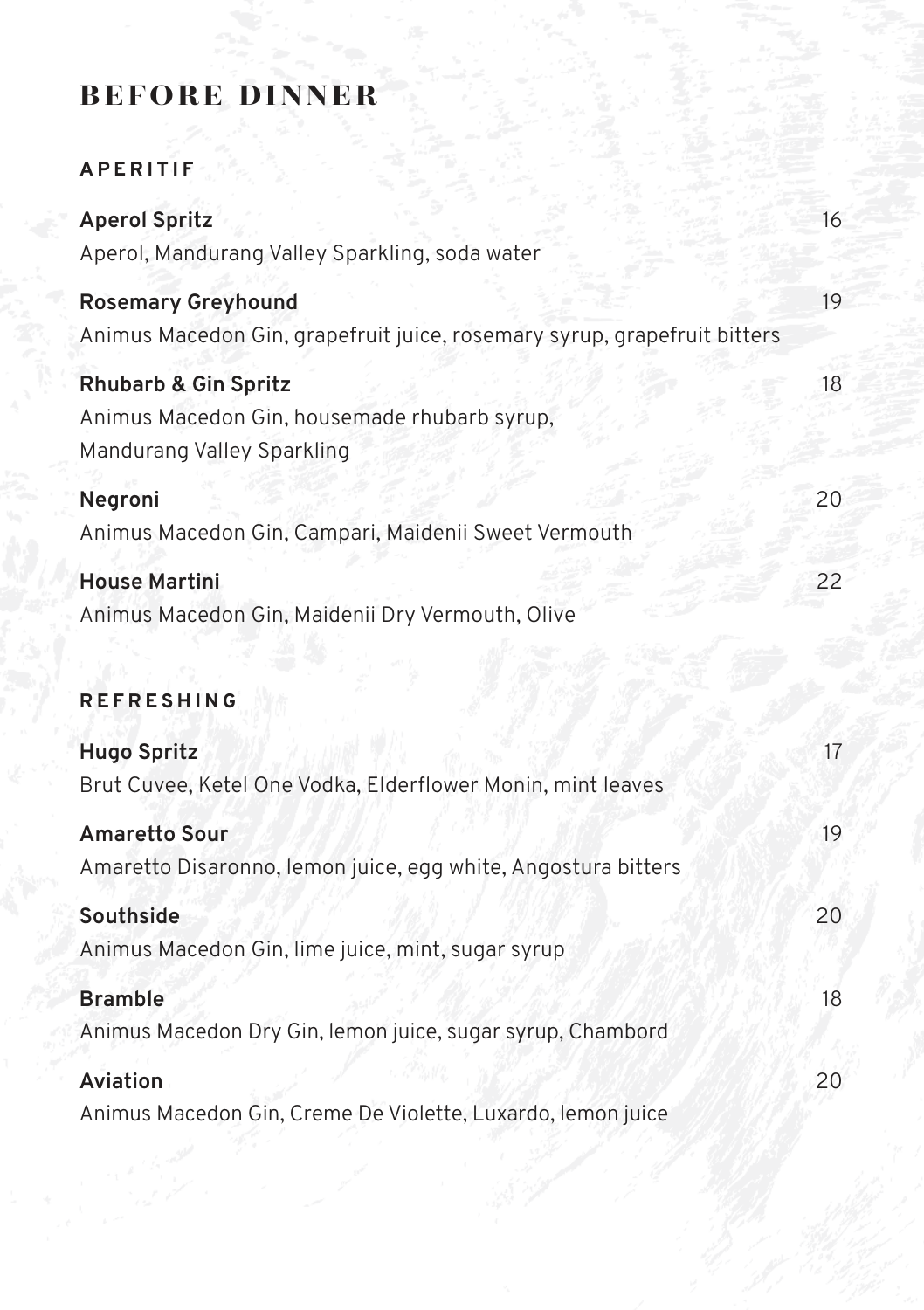### before dinner

### **FRUITY**

| <b>Pink Lemonade</b><br>Animus Dry Gin, Chambord, Moscato, fresh mint                                    | 16 |
|----------------------------------------------------------------------------------------------------------|----|
| <b>Passionfruit Spritz</b><br>Ketel One Vodka, lime juice, passionfruit pulp, Mandurang Valley Sparkling | 17 |
| Appletini<br>Ketel One Vodka, St Germain liqueur, Pomme Verte, Harcourt apple                            | 20 |
| <b>Jungle Bird</b><br>Angostura rum, Campari, lime juice, pineapple juice, sugar syrup                   | 18 |
| Pimms Cup No. 1<br>Pimms, orange, lime, lemon, mint, lemonade                                            | 16 |

# **ROBUST**

| <b>Espresso Martini</b>                                                 | 20 |
|-------------------------------------------------------------------------|----|
| Ketel One Vodka, Mr Black coffee liqueur, Frangelico, vanilla, espresso |    |
| Hollywood                                                               | 20 |
| Tromba Tequila Blanco, maple syrup, orange bitters                      |    |
| <b>Sidecar</b>                                                          | 19 |
| Hennessy VSOP, Cointreau, lemon juice                                   |    |
| Manhattan                                                               | 18 |
| Woodford Reserve, Rittenhouse Rye, Maidenii Sweet Vermouth              |    |
| <b>Whiskey Sour</b>                                                     | 18 |
| Talisker 10 year old Scotch, lemon juice, egg white                     |    |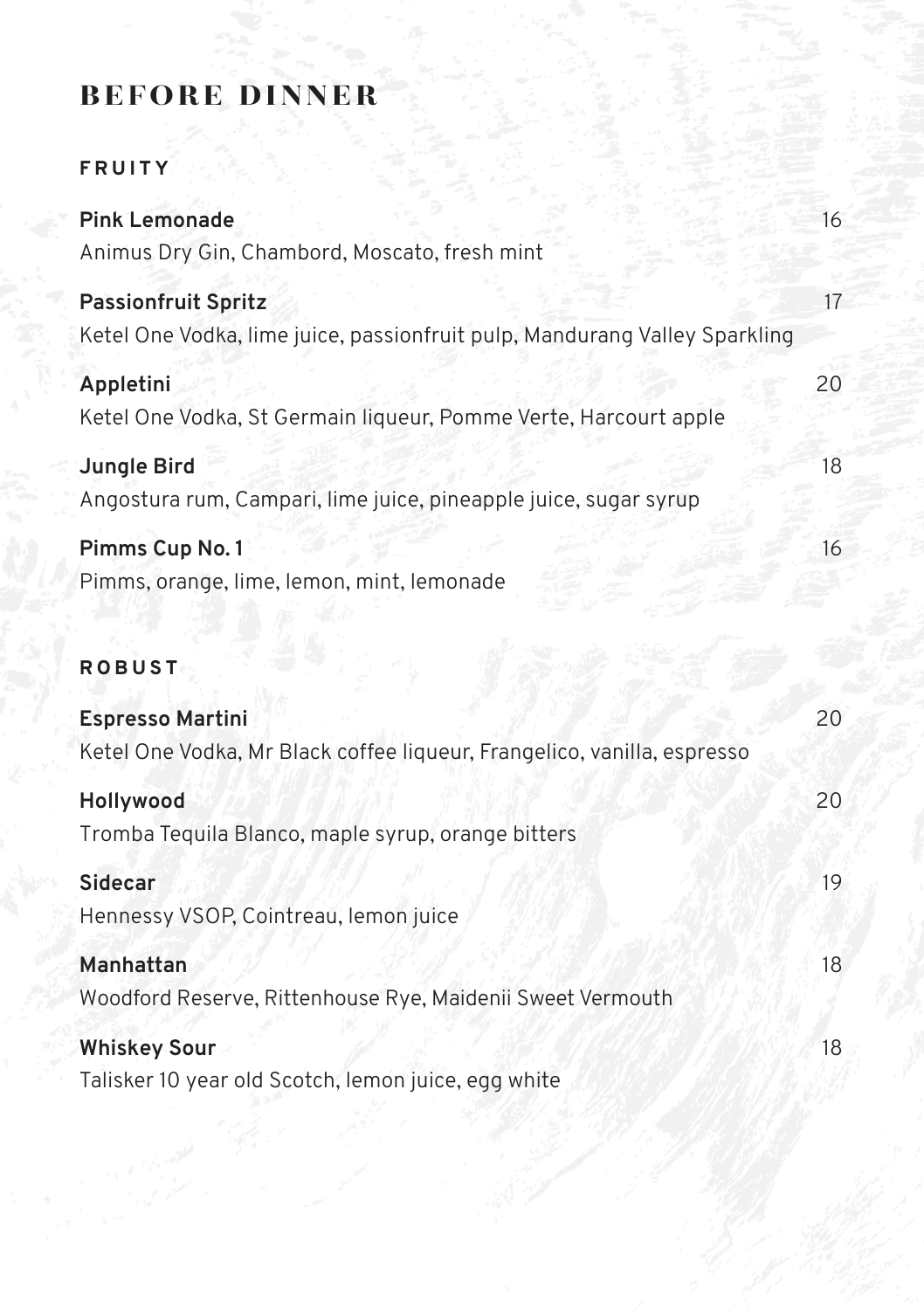# mocktails

| <b>Pulp Fiction</b><br>Passionfruit pulp, lime juice, stretched with lemonade  | 10               |
|--------------------------------------------------------------------------------|------------------|
| <b>Feeling Peachy</b><br>Peach puree, mint, soda                               | 10 <sup>°</sup>  |
| <b>Rosemary Highball</b><br>Housemade rosemary syrup, lemon juice, soda        | 10               |
| <b>Rhubarb Spritz</b><br>Housemade rhubarb syrup, soda, fresh mint             | 10 <sup>°</sup>  |
| Fauxito<br>Lime juice, mint, lemonade                                          | 10 <sup>10</sup> |
| <b>Virgin Mary</b><br>Tomato juice, worcestershire sauce, Tabasco, lemon juice | 10               |
| <b>Iced Tea</b><br>Tea, peach nectar, lemon, orange, mint                      | 10               |
| HEPBURN FLAVOURED SPARKLING WATERS                                             |                  |
| Lemon                                                                          | 6                |
| Blood orange                                                                   | 6                |
| Ginger beer                                                                    | 6                |

Grapefruit no sugar 6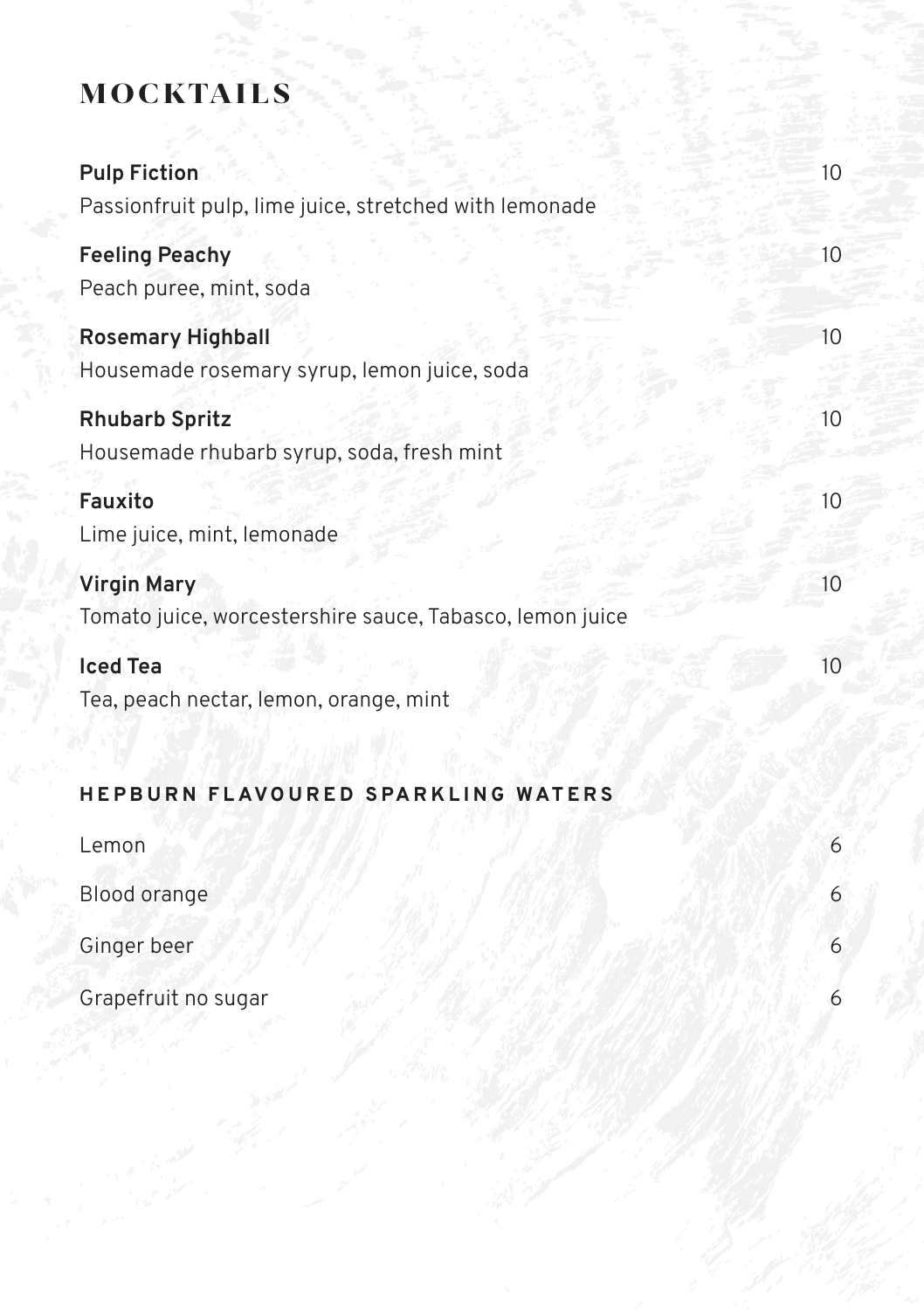## beer & cider

#### **B E E R**

| Prickly Moses Otway Light       | Barongarook, Vic | 2.9%  | 9  |
|---------------------------------|------------------|-------|----|
| Holgate Session Pale Ale        | Woodend, Vic     | 3.5%  | 9  |
| Holgate Draught Lager           | Woodend, Vic     | 4.3%  | 10 |
| Crown Lager                     | Victoria         | 4.8%  | 9  |
| Young Henry's Natural Lager     | Newtown NSW      | 4.2%  | 12 |
| 3 Ravens Pilsner (G. Red)       | Thornbury, Vic   | 4.5%  | 10 |
| Corona                          | Mexico           | 4.6%  | 9  |
| Holgate Mt. Macedon Pale Ale    | Woodend, Vic     | 4.5%  | 10 |
| Hop Nation The Heart Pale Ale   | Footscray, Vic   | 4.6%  | 10 |
| Bridge Road Bling IPA           | Beechworth, Vic  | 5.8%  | 11 |
| Venom Golden Ale                | Reservoir, Vic   | 4.8%  | 11 |
| Bad Shepherd Hazelnut Brown Ale | Cheltenham, Vic  | 5.6 % | 12 |
| Temple New World Order Stout    | Mordialloc, Vic  | 6.5%  | 12 |

#### **CIDER**

| Kaiju Golden Axe Apple Cider (G) | Dandenong, Vic    | 5.2% | 10  |
|----------------------------------|-------------------|------|-----|
| Napoleone Pear Cider ● GP        | Yarra Valley, Vic | 4.9% | 10. |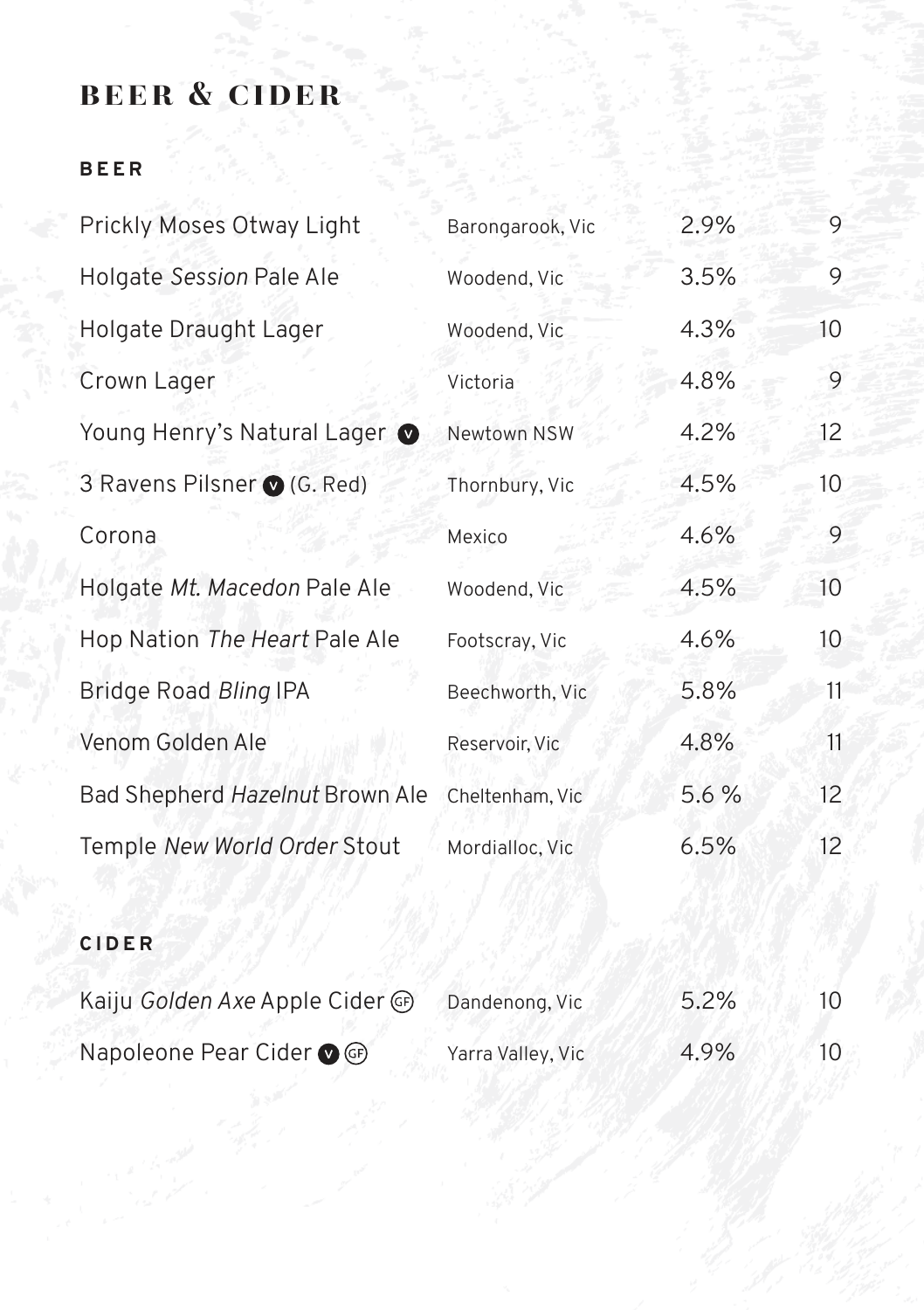### wine by the glass

### **SPARKLING**

| Mandurang Valley Sparkling, NV | Bendigo, Vic     | 12 |
|--------------------------------|------------------|----|
| Gapsted Prosecco, NV 200ml     | King Valley, Vic | 18 |

#### **WHITE**

| Chrismont Riesling, 2019 $\bullet$                       | King Valley, Vic          | $11^{\circ}$    |
|----------------------------------------------------------|---------------------------|-----------------|
| Red Claw Pinot Gris, 2018                                | Mornington Peninsula, Vic | 14              |
| Ca'd'Gal Moscato d'Asti Lumine, 2020                     | Asti, Italy               | 17 <sup>2</sup> |
| Pierro LTC Semillon Sauvignon Blanc, 2019                | Margaret River, WA        | 13              |
| Tellurian Marsanne, 2021                                 | Heathcote, Vic            | 10              |
| Bress Chardonnay, 2019                                   | Yarra Valley, Vic         | 11              |
| ROSÉ                                                     |                           |                 |
| Fairbank Rosé, 2021                                      | Bendigo, Vic              | 12 <sup>°</sup> |
| <b>RED</b>                                               |                           |                 |
| Caledonia Australis Pinot Noir, 2021                     | Gippsland, Vic            | 14              |
| Pizzini Nonna Gisella Sangiovese, 2019                   | King Valley, Vic          | 10 <sup>°</sup> |
| Domaine La Remejeanne Un Air<br>Grenache Syrah, 2019     | Rhône, France             | 14              |
| Wild Duck Creek Yellow Hammer Hill<br>Shiraz Blend, 2019 | Heathcote, Vic            | 12              |
| Pondalowie Old Clones Shiraz, 2018                       | Bendigo, Vic              | 14              |
| Turner's Crossing<br>Cabernet Sauvignon, 2015            | Bendigo, Vic              | $\overline{14}$ |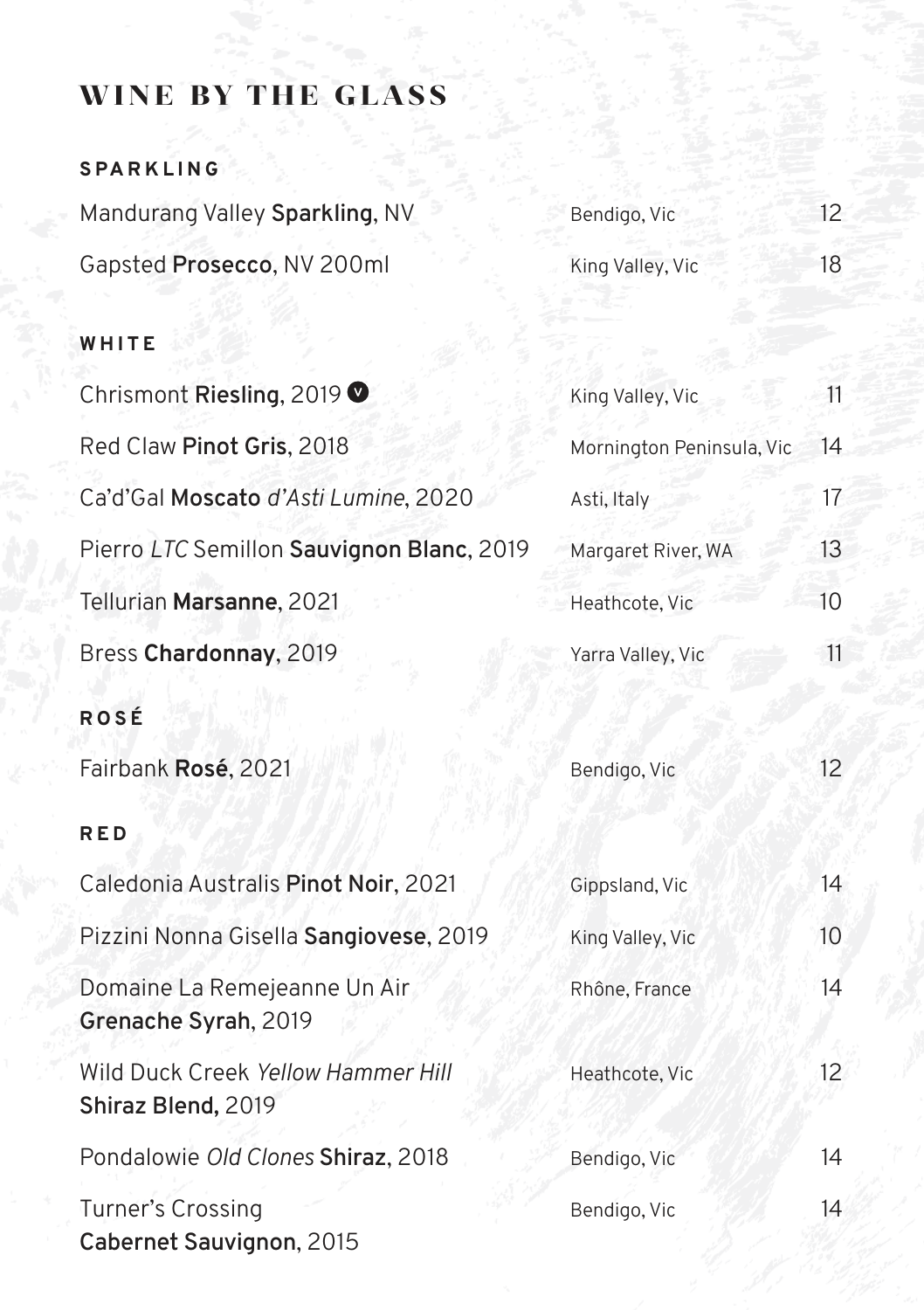#### **SPARKLING**

| Mandurang Valley Pinot Noir Chardonnay, NV Bendigo, Vic |                    | 55  |
|---------------------------------------------------------|--------------------|-----|
| Dal Zotto Pucino Prosecco, 2021                         | King Valley, Vic   | 60  |
| Best's Sparkling Shiraz, 2017                           | Great Western, Vic | 75  |
| Pierre-Marie Chermette<br>Cremant de Bourgogne Brut     | Burgundy, France   | 100 |
| Champagne Tattinger Brut Reserve, NV                    | Champagne, France  | 110 |
| Louis Roederer Brut Premier, NV                         | Champagne, France  | 130 |
| Lamandier-Bernier Latitude Blanc De Blanc               | Champagne, France  | 200 |
| Louis Roederer Vintage Rosé, 2015                       | Champagne, France  | 230 |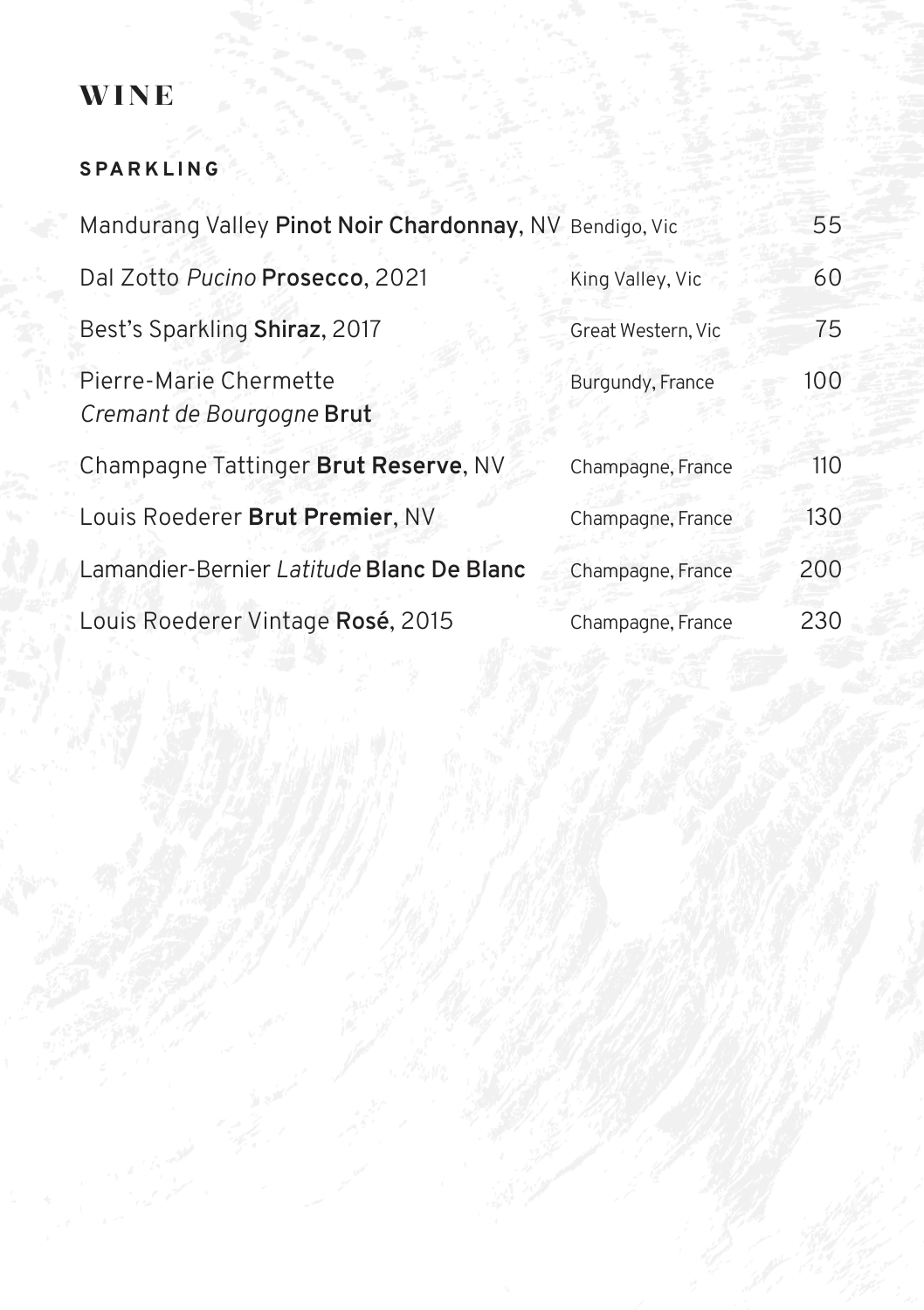#### **WHITE**

| Ca' d'Gal Moscato<br>d'Asti Lumine, 2020                    | Asti, Italy               | 75 |
|-------------------------------------------------------------|---------------------------|----|
| Pierro LTC<br>Semillon Sauvignon Blanc, 2021                | Margaret River, WA        | 55 |
| Craggy Range Te Muna<br>Sauvignon Blanc, 2019               | Martinborough, NZ         | 70 |
| Touraine Sauvignon Blanc, 2020                              | Francois Chidaine, France | 68 |
| Pinga Pinot Grigio, 2021                                    | Bendigo, Vic              | 57 |
| Chrismont La Zona<br>Pinot Grigio, 2021 <b>Ø</b>            | King Valley, Vic          | 52 |
| Red Claw Pinot Gris, 2018                                   | Mornington Peninsula, Vic | 65 |
| Chrismont Riesling, 2021 <b>Ø</b>                           | King Valley, Vic          | 50 |
| Hochkirch Riesling, 2019                                    | Henty, Vic                | 55 |
| Von Buhl Riesling Trocken, 2018                             | Pfalz, Germany            | 65 |
| Grosset Springvale Riesling, 2021                           | Clare Valley, SA          | 70 |
| <b>Tellurian Blanc</b><br>(Viognier, Fiano, Marsanne), 2021 | Bendigo, Vic              | 45 |
| Fairbank Field Blend<br>Viognier Fiano, 2020                | Bendigo, Vic              | 45 |
| The Pawn Grüner Veltliner                                   | Adelaide Hills, SA        | 55 |
| Tellurian Marsanne, 2020                                    | Heathcote, Vic            | 55 |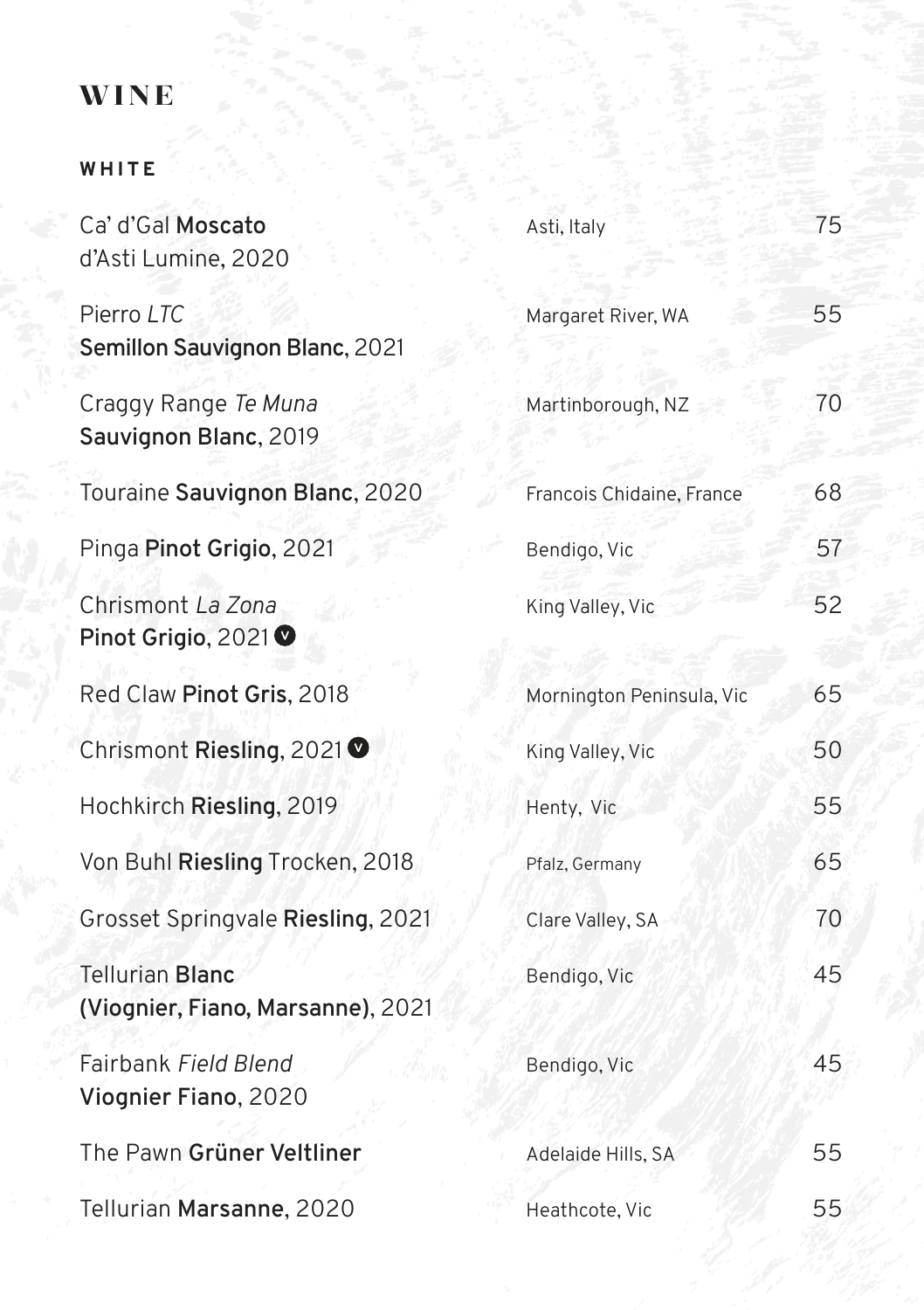| WHITE (CONTINUED)                  |                           |     |
|------------------------------------|---------------------------|-----|
| Tolpuddle Chardonnay, 2020         | Coal River Valley, Tas    | 160 |
| Bress Chardonnay, 2019             | Yarra Valley, Vic         | 55  |
| Lambert Crudo Chardonnay, 2021     | Yarra Valley, Vic         | 60  |
| Giant Steps Chardonnay             | Yarra Valley, Vic         | 75  |
| Bernard Defaix Petit Chablis, 2021 | Chablis, France           | 100 |
| Onannon Chardonnay, 2021           | Mornington Peninsula, Vic | 70  |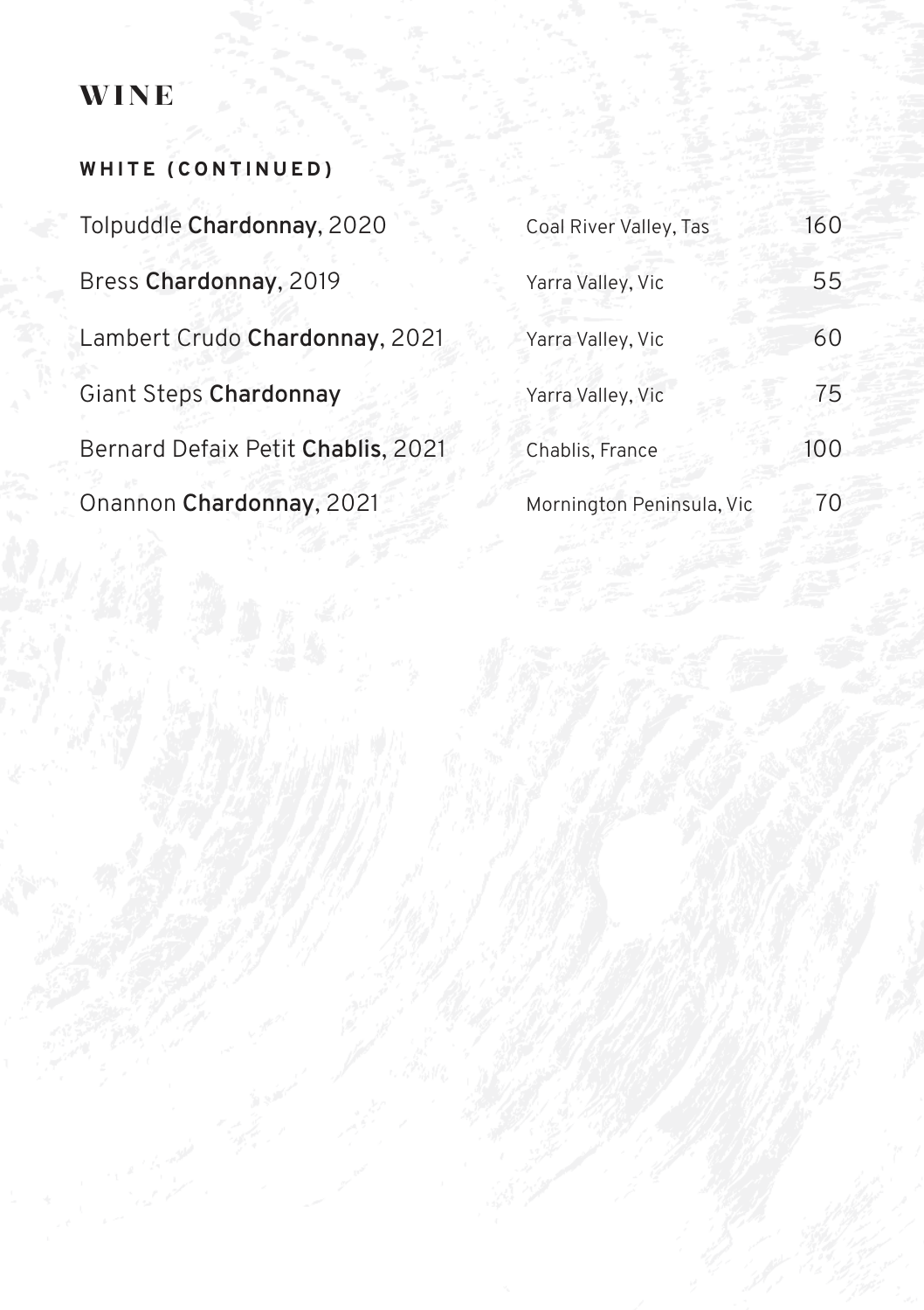### **ROSÉ**

Coeur Clémentine Provence, France 70 *Côtes de Provence* **Rosé**, 2021

Fairbank **Rosé**, 2021 **Bendigo, Vice 55**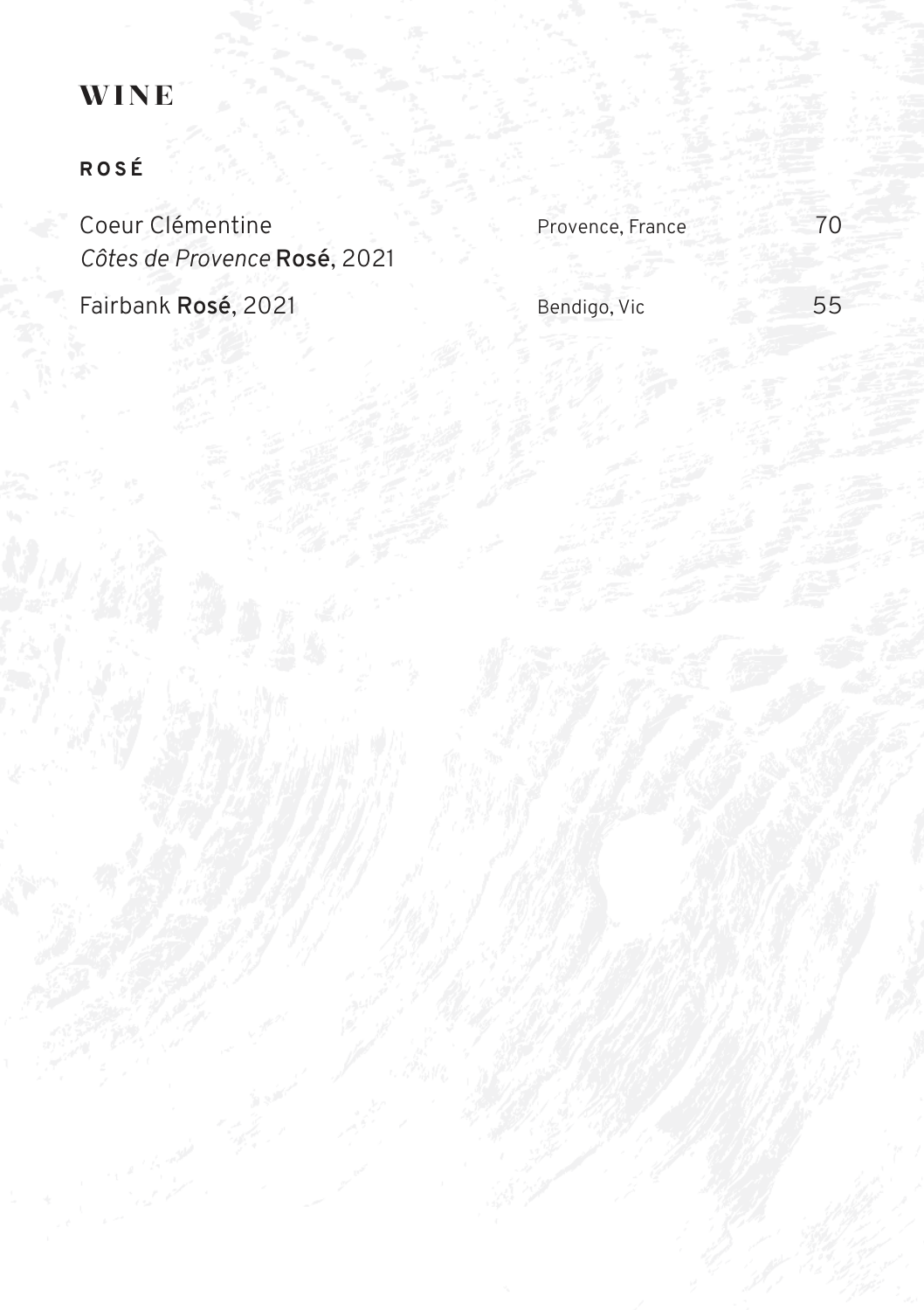#### **R E D**

| Bress Pinot Noir, 2020                                   | Yarra Valley/ Macedon, Vic | 60       |
|----------------------------------------------------------|----------------------------|----------|
| Onannon Pinot Noir, 2021                                 | Mornington Peninsula, Vic  | 70       |
| Domaine Dominique Piron<br>Beaujolais, 2020              | <b>Brouilly, France</b>    | 70       |
| Daniel Bouland Morgon Gamay, 2020                        | Beaujolais, France         | 110      |
| Yabby Lake Vineyards<br>Single Vineyard Pinot Noir, 2021 | Mornington Peninsula, Vic  | 115      |
| Caledonia Australia Pinot Noir                           | Gippsland, Vic             | 65       |
| Hochkirch Maximus Pinot Noir, 2018                       | Henty, Vic                 | 98       |
| Gembrook Hill Pinot Noir, 2018                           | Yarra Valley, Vic          | 80       |
| Giant Steps Pinot Noir, 2021                             | Yarra Valley, Vic          | 75       |
| Tolpuddle Pinot Noir, 2020                               | Coal River Valley, Tas     | 165      |
| Sinapius La Clairieré Pinot Noir, 2019                   | Pipersbrook, Tas           | 125      |
| Stefano Lubiana Estate Pinot Noir, 2019                  | Southern Tas               | 125      |
| Pizzini Nonna Gisella Sangiovese, 2019                   | King Valley, Vic           | 45       |
| Vinea Marson Sangiovese, 2013                            | Heathcote, Vic             | 80       |
| Tellurian Grenache, 2021                                 | Heathcote, Vic             | 60       |
| Domaine la Réméjeanne Un Air<br>Grenache Syrah, 2019     | Rhône, France              | 68       |
| Tahbilk Grenache Shiraz Mouvedre, 2015                   | Nagambie, Vic              | (3L) 200 |
| Corzano e Paterno Chianti<br>Terre de Corzano, 2019      | Firenze, Italy             | 82       |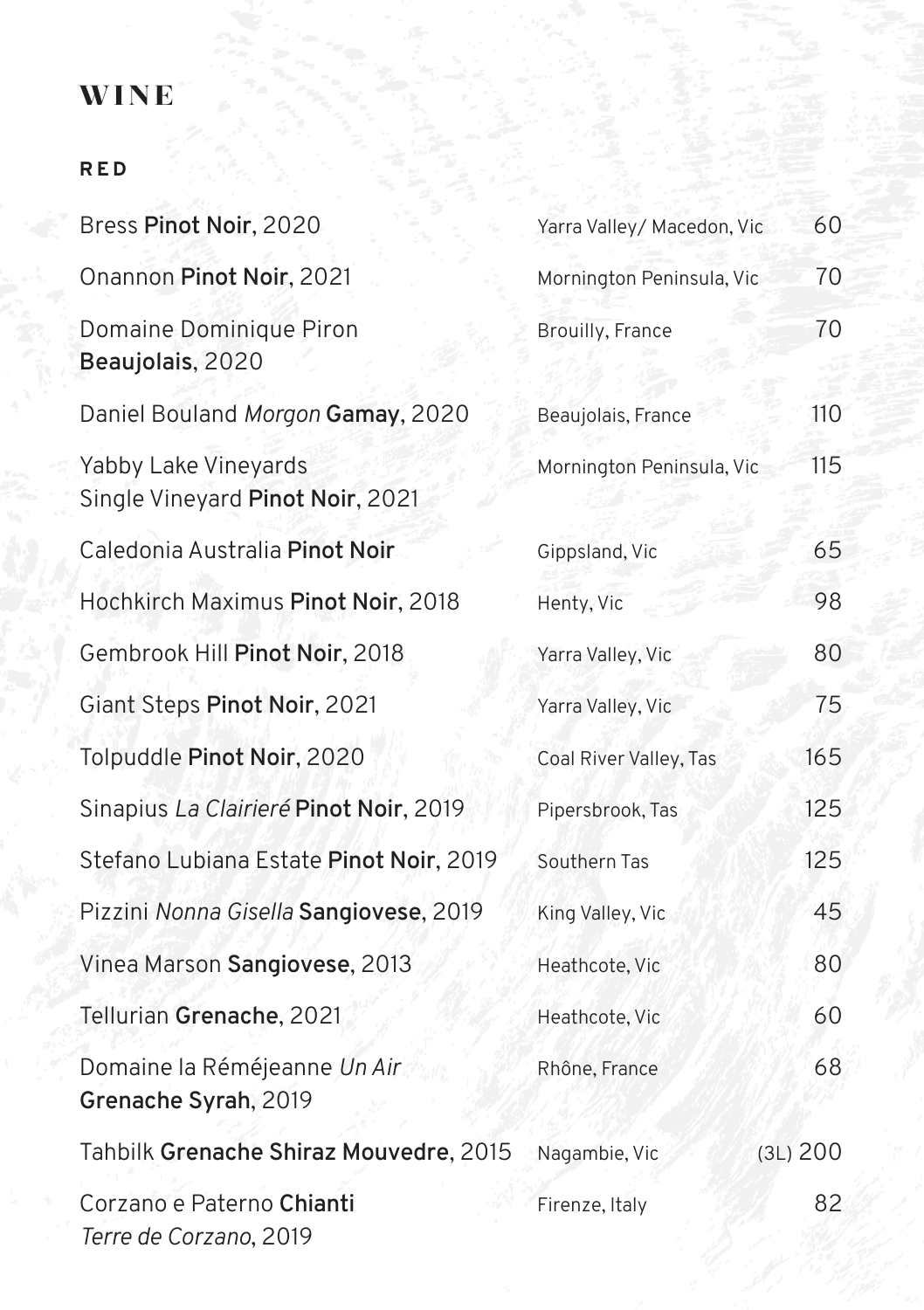### wine

### **R E D ( C O N T I N U E D )**

| Pierre Amadieu Romane Machotte<br>Gigondas, 2018           | Rhône, France      | 135 |
|------------------------------------------------------------|--------------------|-----|
| Vinea Marson Nebbiolo, 2015                                | Heathcote, Vic     | 90  |
| La Maldicion Tinto Fino, 2020                              | Madrid, Spain      | 55  |
| Pondalowie MT Tempranillo, 2018                            | Bendigo, Vic       | 55  |
| Bodegas Exopto<br>Grenache Tempranillo, 2019               | Rioja, Spain       | 55  |
| Valenciso Reserva Tempranillo, 2012                        | Rioja, Spain       | 140 |
| Tellurian GSM, 2020                                        | Heathcote, Vic     | 60  |
| Marli Russell by Mount Mary<br>RP2 Grenache Blend, 2019    | Yarra Valley, Vic  | 148 |
| Chateau Peybonhomme-les-tours<br>Cotes de Blaye            | Bordeaux, France   | 75  |
| Mandurang Valley Merlot, 2020                              | Bendigo, Vic       | 48  |
| Tellurian Nero d'Avola, 2021                               | Bendigo, Vic       | 55  |
| Best's Cabernet Sauvignon, 2019                            | Great Western, Vic | 65  |
| Wild Duck Creek Ducks & Drakes<br>Cabernet Sauvignon, 2019 | Heathcote, Vic     | 90  |
| <b>Turner's Crossing</b><br>Cabernet Sauvignon, 2015       | Bendigo, Vic       | 65  |
| Black Jack Cabernet Merlot, 2017                           | Harcourt, Vic      | 68  |
| <b>Balnaves of Coonawarra</b><br>Cabernet Sauvignon, 2018  | Coonawarra, SA     | 75  |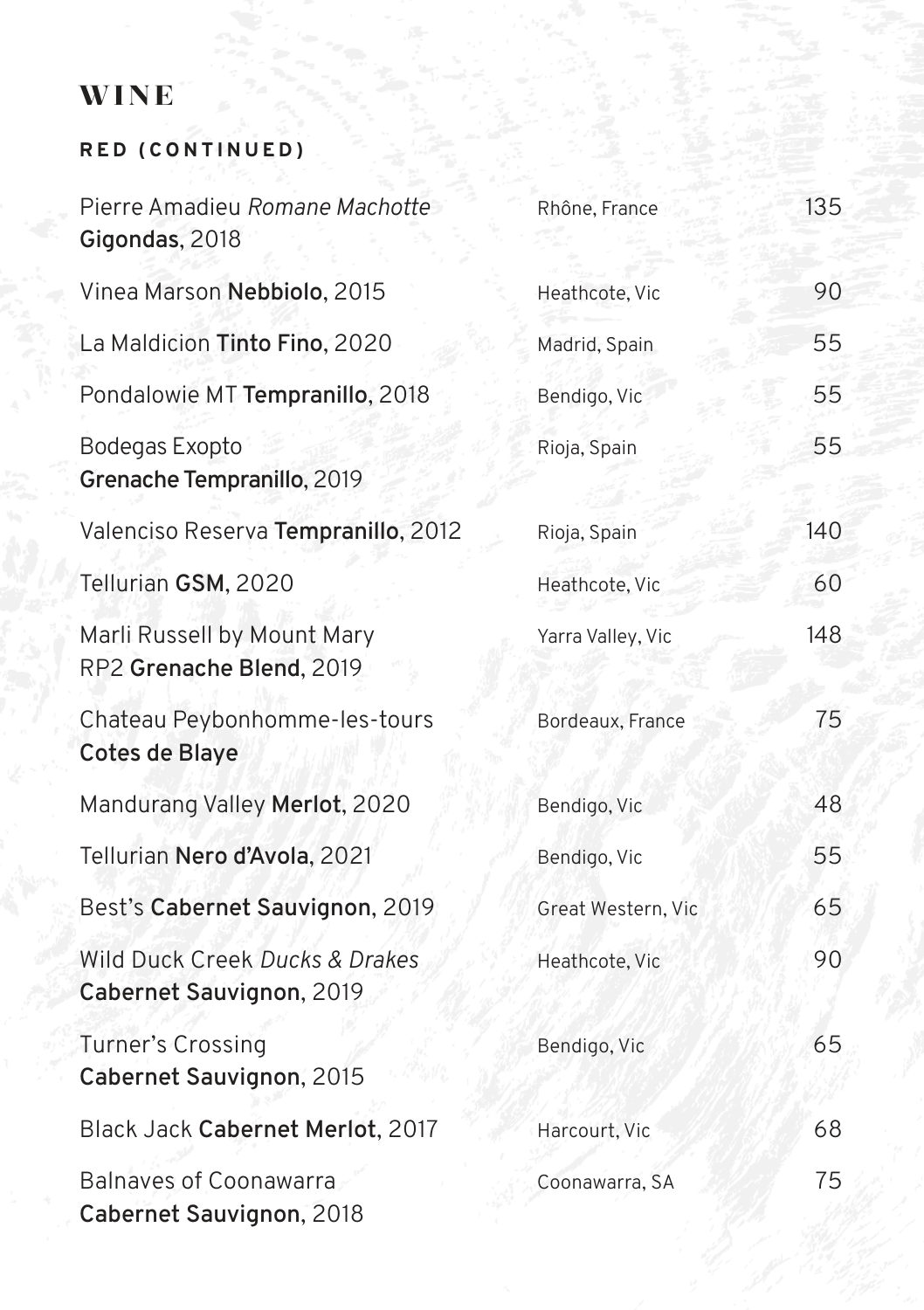### wine

# **R E D ( C O N T I N U E D )**

| Grosset Gaia, Sauv Cab Franc 2018                        | Clare Valley, SA | 158 |
|----------------------------------------------------------|------------------|-----|
| Fairbank Syrah, 2018                                     | Bendigo, Vic     | 45  |
| Pondalowie Old Clones Shiraz, 2018                       | Bendigo, Vic     | 65  |
| Pondalowie Special Release Shiraz, 2017                  | Bendigo, Vic     | 120 |
| Blackjack Block 6 Shiraz, 2019                           | Harcourt, Vic    | 75  |
| Tellurian Tranter Shiraz, 2015                           | Heathcote, Vic   | 95  |
| Jasper Hill Georgia and Friends<br><b>Shiraz</b> , 2020  | Heathcote, Vic   | 160 |
| Wild Duck Creek Yellow Hammer Hill<br>Shiraz Blend, 2019 | Heathcote, Vic   | 55  |
| Ellis Wines Signature Shiraz, 2017                       | Heathcote, Vic   | 70  |
| Occam's Razor Shiraz, 2020                               | Heathcote, Vic   | 85  |
| The Crossing Shiraz, 2018                                | Bendigo, Vic     | 105 |
| Place of Changing Winds Syrah, 2019                      | Heathcote, Vic   | 90  |
| Wild Duck Creek Duck Muck Shiraz, 2017                   | Heathcote, Vic   | 590 |
| Wild Duck Creek Duck Muck Shiraz, 2018                   | Heathcote, Vic   | 590 |
| Wild Duck Creek Reserve Shiraz, 2019                     | Heathcote, Vic   | 210 |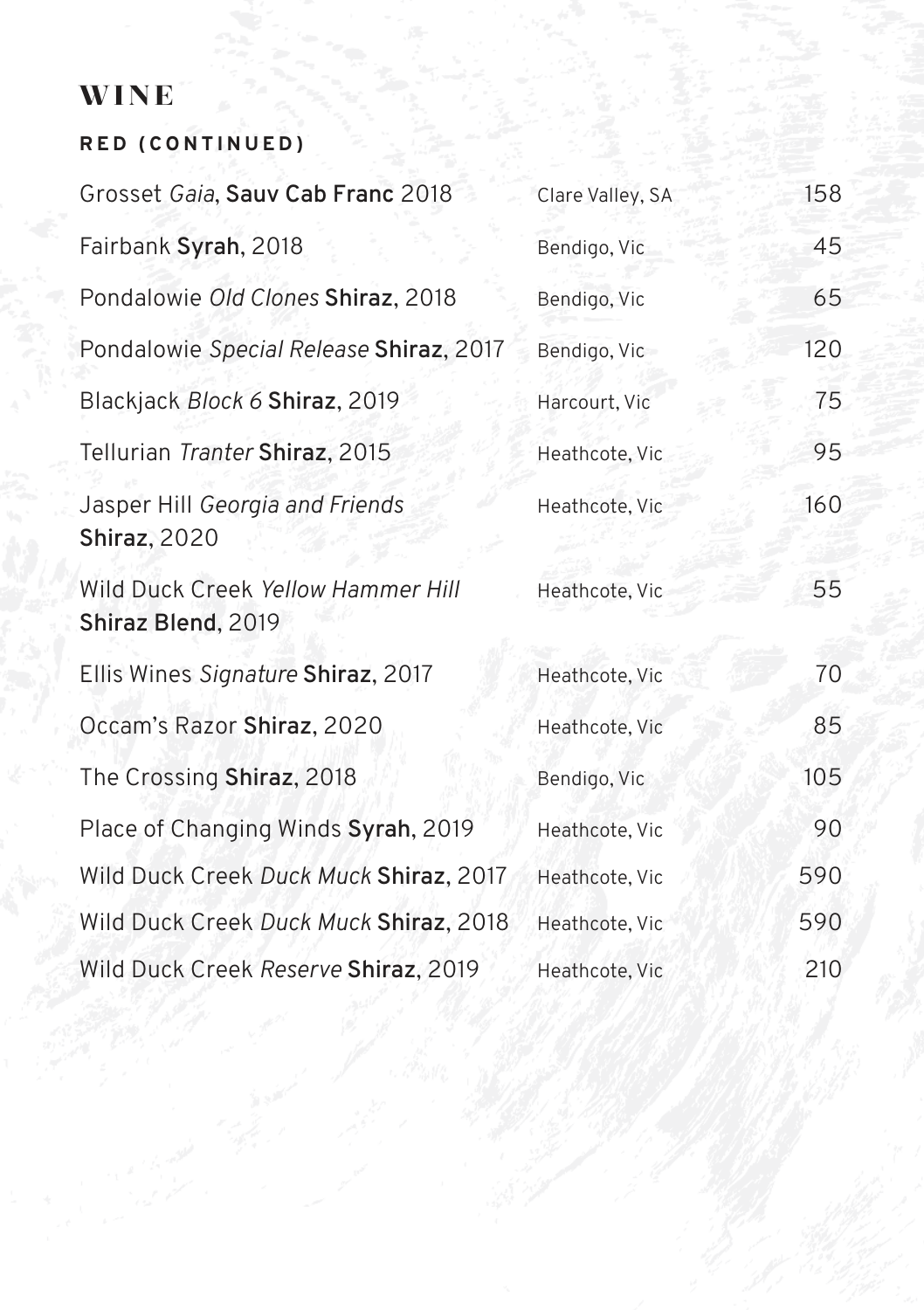### after dinner

|                                                       |                  | 75ml | <b>Bottle</b> |
|-------------------------------------------------------|------------------|------|---------------|
| Disznoko Tokaji Late Harvest<br>Furmint, 2018         | Hungary          | 16   | (500ml) 75    |
| Mount Horrocks Cordon Cut<br>Riesling, 2021           | Clare Valley, SA | 15   | (375ml) 68    |
|                                                       |                  | 60ml |               |
| <b>Chambers Muscat</b>                                | Rutherglen, Vic  |      |               |
| Ramos Pinto Tawny Port                                | Douro, Portugal  | 8    |               |
| Valadespino El Candado<br><b>Pedro Ximenez Sherry</b> | Jerez, Spain     |      |               |
|                                                       |                  |      |               |

| To Albala Pedro Ximenez, 1999 | Montilla, Spain  | 20 |
|-------------------------------|------------------|----|
| Pondalowie Port               | Bridgewater, Vic |    |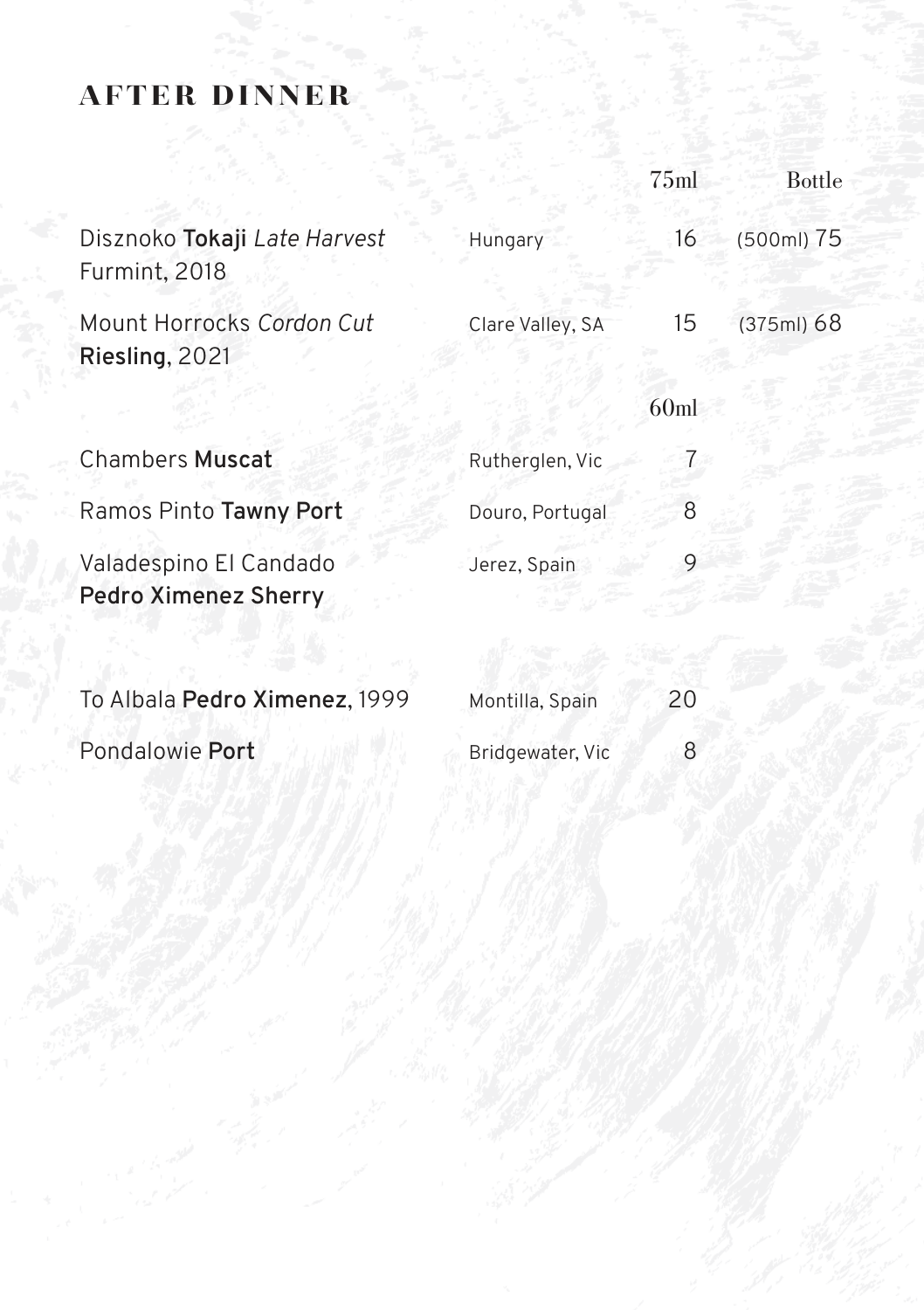### after dinner spirits

#### **BRANDY**

St Agnes VS 8 Renmark, SA 8 8

#### **COGNAC**

| Hennessy VSOP              | Cognac, France |  |
|----------------------------|----------------|--|
| Tesseron Lot 90 XO Ovation | Cognac, France |  |

### **ARMAGNAC**

Delord 1985 Armagnac, France 12

#### **DIGESTIVE**

Fernet-Branca Montenegro Amaro

| Milan, Italy   | 10 |
|----------------|----|
| Bologna, Italy |    |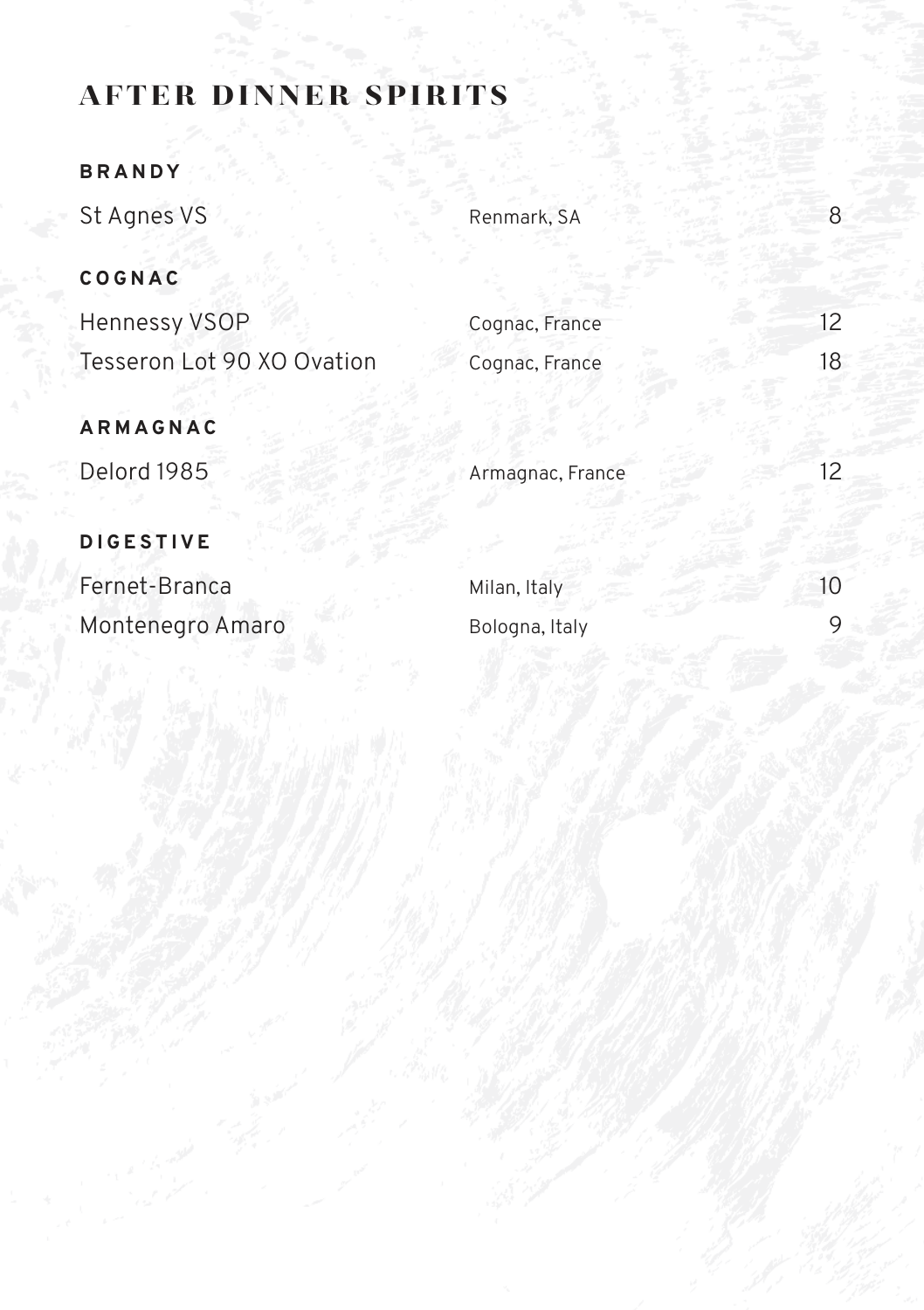### **SPIRITS**

| <b>APERITIF</b> |              |    |
|-----------------|--------------|----|
| Pimm's No.1     | England      | 8  |
| Aperol          | Padua, Italy | 8  |
| Campari         | Milan, Italy | 8  |
| Pernod          | France       | 10 |
| Le Fee Absinthe | France       | 9  |

| Pimm's No.1                           | England      | 8  |
|---------------------------------------|--------------|----|
| Aperol                                | Padua, Italy |    |
| Campari                               | Milan, Italy | 8. |
| Pernod                                | France       |    |
| التوالية والمساري والمستقبل والمستقبل |              |    |

| Lillet Blanc   | France        |  |
|----------------|---------------|--|
| Maidenii Sweet | Harcourt, Vic |  |
| Maidenii Dry   | Harcourt, Vic |  |

#### **L I Q U E U R S**

**VERMOUTH**

| Cointreau                      | France    | 8              |
|--------------------------------|-----------|----------------|
| Chambord                       | France    | 8              |
| <b>Boudier Creme de Cassis</b> | France    | $\overline{7}$ |
| <b>St Germain Elderflower</b>  | France    | 7              |
| Frangelico                     | Italy     | 8              |
| <b>Baileys</b>                 | Ireland   | 7              |
| Amaretto Disaronno             | Italy     | 8              |
| Mr Black Cold Drip liqueur     | Erina, SA | 8              |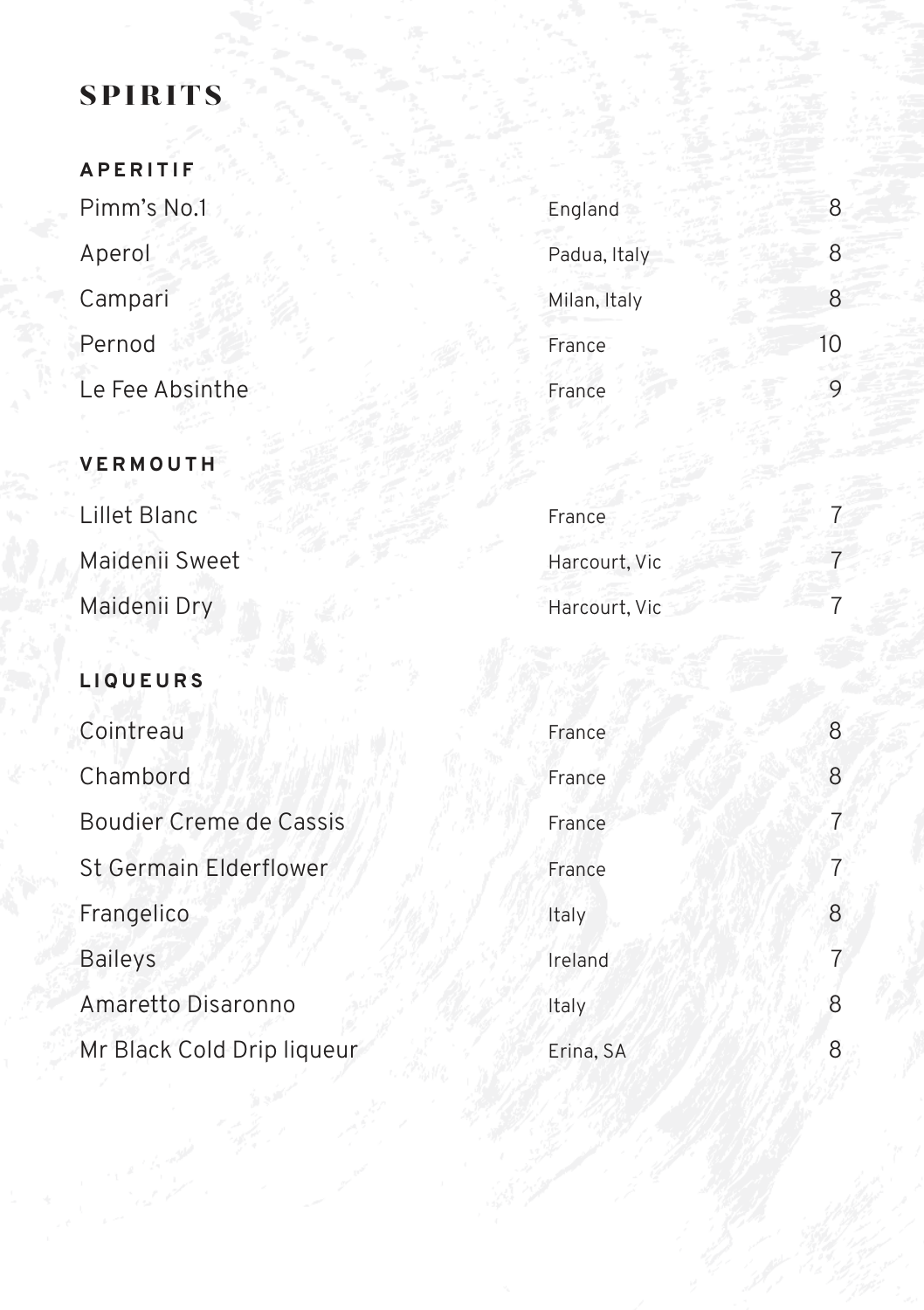### **SPIRITS**

### **VODKA**

| Ketel One            | Holland |  |
|----------------------|---------|--|
| Zubrowka Bison Grass | Poland  |  |
| Grey Goose           | France  |  |

#### **TEQUILA**

| Tromba Blanco                | Los Altos de Jalisco, Mexico |  |  |
|------------------------------|------------------------------|--|--|
| Nuestra Soledad Joven Mezcal | Mexico                       |  |  |

#### **GIN**

| <b>Four Pillars</b>    | Healesville, Vic | 11              |
|------------------------|------------------|-----------------|
| Animus Macedon Dry     | Kyneton, Vic     | 12 <sub>2</sub> |
| Animus Ambrosian       | Kyneton, Vic     | 13              |
| Animus Arboretum       | Kyneton, Vic     | 14              |
| Animus Davidsonia      | Kyneton, Vic     | 11              |
| Archie Rose            | Sydney, NSW      | 10              |
| <b>Bombay Sapphire</b> | England          | 9               |
| Hendrick's             | Scotland         | 12              |
| <b>Haymans Sloe</b>    | England          | 8               |
| Ki No Bi               | Japan            | 11              |
|                        |                  |                 |

### **RUM**

Bundaberg Bacardi Sailor Jerry Angostura 1919

| Bundaberg, QLD      |    |
|---------------------|----|
| Puerto Rico         | 9  |
| Virgin Islands      |    |
| Trinidad and Tobago | 10 |